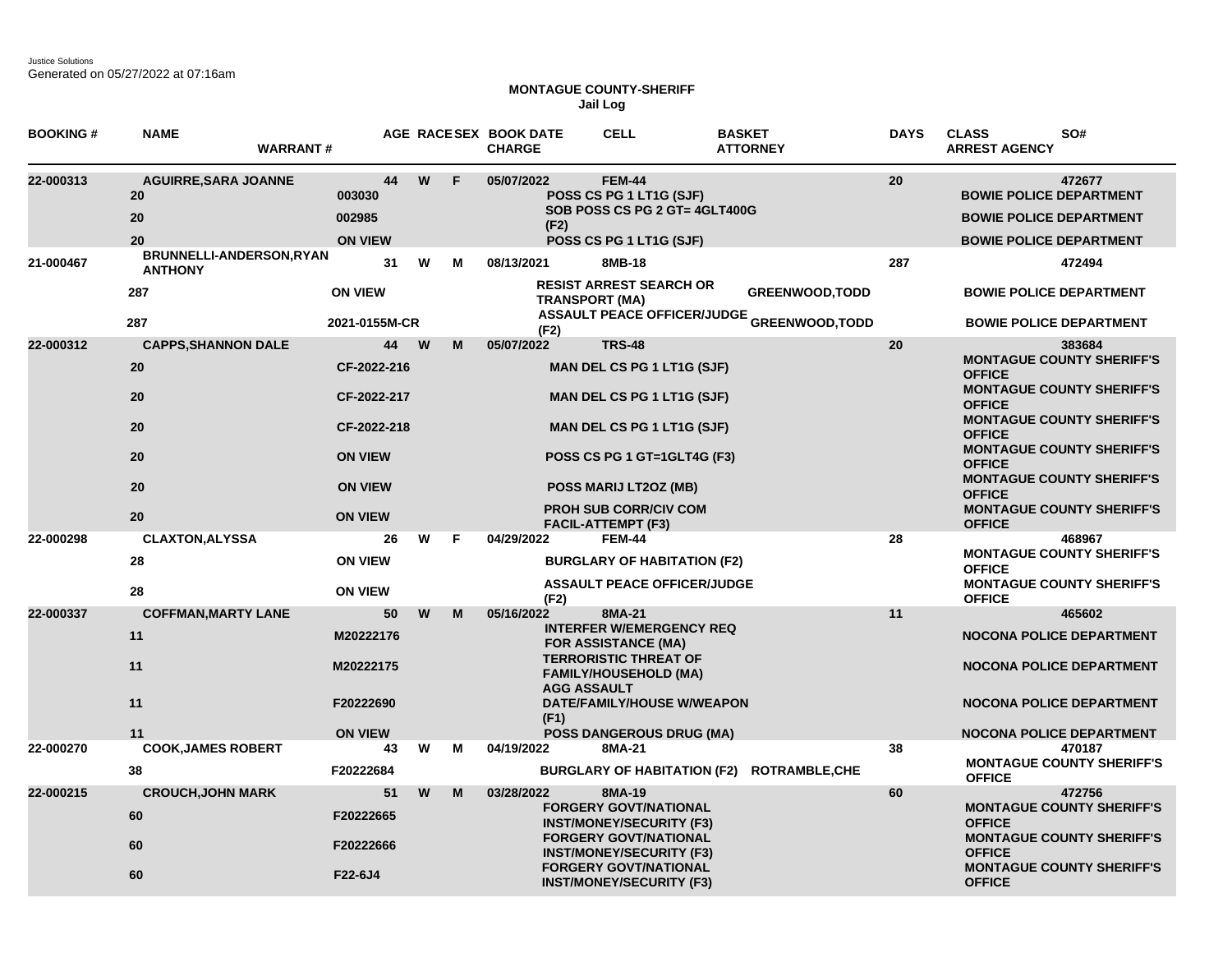|           | 60                                                       | CR22-00138                       |   |    | <b>FORGERY GOVT/NATIONAL</b><br><b>INST/MONEY/SECURITY (F3)</b>                                                                     |                                              |     | <b>MONTAGUE COUNTY SHERIFF'S</b><br><b>OFFICE</b>                                               |
|-----------|----------------------------------------------------------|----------------------------------|---|----|-------------------------------------------------------------------------------------------------------------------------------------|----------------------------------------------|-----|-------------------------------------------------------------------------------------------------|
| 22-000206 | <b>CRUM, DAWSON STEVE</b><br>63                          | 51<br>2022-0015M-CR              | W | м  | 03/25/2022<br>8MB-21<br><b>SURETY OFF BOND -POSS CS PG</b><br>1 GT 1 G LT 4 G (F3)                                                  |                                              | 63  | 384561<br><b>MONTAGUE COUNTY SHERIFF'S</b><br><b>OFFICE</b>                                     |
| 22-000311 | <b>CUELLAR, JULIO JUANITO</b><br>$22 \overline{ }$<br>22 | 46<br>003031<br>m20222171        | W | M  | 05/05/2022<br>8M-14<br><b>POSS DANGEROUS DRUG (MA)</b><br><b>CRIMINAL TRESPASS (MB)</b>                                             | <b>ONEY, JEROMIE</b><br><b>ONEY, JEROMIE</b> | 22  | 384586<br><b>BOWIE POLICE DEPARTMENT</b><br><b>MONTAGUE COUNTY SHERIFF'S</b>                    |
| 22-000289 | <b>CUNNINGHAM, ROBERT EARL</b>                           | 32                               | W | М  | 04/26/2022<br>8MB-18                                                                                                                |                                              | 31  | <b>OFFICE</b><br>419423                                                                         |
|           | 31                                                       | 2020-0096-CR                     |   |    | <b>MOTION TO REVOKE ASSAULT</b><br><b>FAM/HOUSE MEM IMPEDE</b><br><b>BREATH/CIRCULAT (F3)</b><br><b>MOTION TO REVOKE POSS CS PG</b> | <b>RENFRO,ZACHARY</b>                        |     | <b>BOWIE POLICE DEPARTMENT</b>                                                                  |
|           | 31                                                       | 2021-0177M-CR                    |   |    | $1 <$ 4G (SJF)                                                                                                                      |                                              |     | <b>BOWIE POLICE DEPARTMENT</b>                                                                  |
| 22-000273 | DIFFENDERFER, JAMEY WADE<br>37                           | 40<br><b>ON VIEW</b>             | W | м  | 04/20/2022<br>8MB-19<br>MAN DEL CS PG 1 GT=4GLT200G<br>(F1)                                                                         | ROTRAMBLE, CHE                               | 37  | 455440<br><b>MONTAGUE COUNTY SHERIFF'S</b><br><b>OFFICE</b><br><b>MONTAGUE COUNTY SHERIFF'S</b> |
|           | 37                                                       | CM-2022-214                      |   |    | <b>POSS DANGEROUS DRUG (MA)</b>                                                                                                     | <b>ROTRAMBLE, CHE</b>                        |     | <b>OFFICE</b>                                                                                   |
|           | 37                                                       | CM-2022-213                      |   |    | POSS CS PG 3 LT 28G (MA)                                                                                                            | <b>ROTRAMBLE, CHE</b>                        |     | <b>MONTAGUE COUNTY SHERIFF'S</b><br><b>OFFICE</b>                                               |
|           | 37                                                       | CM-2022-215                      |   |    | <b>POSS MARIJ LT2OZ (MB)</b>                                                                                                        | <b>ROTRAMBLE,CHE</b>                         |     | <b>MONTAGUE COUNTY SHERIFF'S</b><br><b>OFFICE</b>                                               |
|           | 37                                                       | <b>ON VIEW</b>                   |   |    | POSS CS PG 1 GT=4GLT200G (F2) ROTRAMBLE,CHE                                                                                         |                                              |     | <b>MONTAGUE COUNTY SHERIFF'S</b><br><b>OFFICE</b>                                               |
| 22-000203 | <b>DONOHUE, AMBER DISIREE</b><br>65                      | 43<br>2021-0115M-CR              | W | F. | <b>FEM-44</b><br>03/23/2022<br>FTA-SOB-POSS CS PG 1 LT1G<br>(SJF)                                                                   |                                              | 65  | 472286<br><b>MONTAGUE COUNTY SHERIFF'S</b><br><b>OFFICE</b>                                     |
| 22-000336 | <b>EDWARDS, STEPHANIE LOUISE</b>                         | 49                               | W | F  | <b>FEM-44</b><br>05/16/2022                                                                                                         |                                              | 11  | 381798                                                                                          |
|           | <b>ALEXANDER</b><br>11                                   | 2013-0003M-CR-1-2                |   |    | <b>ORDER MODIFYING PROBATION</b><br><b>AND SENTENCE (F2)</b>                                                                        |                                              |     | <b>MONTAGUE COUNTY SHERIFF'S</b><br><b>OFFICE</b>                                               |
| 22-000285 | FRIE, WENDELL                                            | 60                               | W | М  | 04/25/2022<br>8MB-19                                                                                                                |                                              | 32  | 468947                                                                                          |
|           | 32                                                       | 2014-0021M-CR                    |   |    | <b>MOTION TO REVOKE-POCS PG1</b><br>GT 4G LT 200G (F2)                                                                              | <b>RENFRO,ZACHARY</b>                        |     | <b>MONTAGUE COUNTY SHERIFF'S</b><br><b>OFFICE</b>                                               |
|           | 32                                                       | #22-1011                         |   |    | <b>EVADING ARREST DET W/PREV</b><br><b>CONVICTION (SJF)</b>                                                                         |                                              |     | <b>MONTAGUE COUNTY SHERIFF'S</b><br><b>OFFICE</b>                                               |
| 22-000244 | <b>HAWTHORNE, JAMES MATTHEW</b><br>50                    | 32<br><b>ON-VIEW</b>             | W | м  | 04/07/2022<br>8MB-19<br><b>PUBLIC INTOXICATION (MC)</b>                                                                             |                                              | 50  | 417298<br><b>NOCONA POLICE DEPARTMENT</b>                                                       |
|           | 50<br>50                                                 | <b>ON-VIEW</b><br><b>ON-VIEW</b> |   |    | <b>ESCAPE FROM CUSTODY (MA)</b><br><b>RESIST ARREST SEARCH OR</b>                                                                   | <b>COLE, TIM</b><br><b>COLE, TIM</b>         |     | <b>NOCONA POLICE DEPARTMENT</b><br><b>NOCONA POLICE DEPARTMENT</b>                              |
|           | 50                                                       | 2017-0169M-CR                    |   |    | <b>TRANSPORT (MA)</b><br><b>MTR COMM SUPERV - BURGLARY</b><br><b>OF HABITATION (F2)</b>                                             | <b>COLE, TIM</b>                             |     | <b>MONTAGUE COUNTY SHERIFF'S</b><br><b>OFFICE</b>                                               |
|           | 50                                                       | M20222168<br>F20222680           |   |    | <b>ASSAULT AGAINST ELDERLY OR</b><br><b>DISABLED INDIVIDUAL (MA)</b>                                                                |                                              |     | <b>MONTAGUE COUNTY SHERIFF'S</b><br><b>OFFICE</b>                                               |
|           | 50                                                       |                                  |   |    | AGG ASSAULT CAUSES SERIOUS COLE, TIM<br><b>BODILY INJ (F2)</b>                                                                      |                                              |     | <b>MONTAGUE COUNTY SHERIFF'S</b><br><b>OFFICE</b>                                               |
|           | 50                                                       | M20222169                        |   |    | <b>SURETY OFF BOND - DLWI W/ PREV</b><br><b>CONVICTION/SUSPENSION W/O</b><br><b>FINANCIAL RESPONSIBILTY (MB)</b>                    |                                              |     | <b>MONTAGUE COUNTY SHERIFF'S</b><br><b>OFFICE</b>                                               |
|           | 50                                                       | 2017-0171M-CR                    |   |    | <b>MTR - BURGLARY OF HABITATION</b><br>(F2)                                                                                         |                                              |     | <b>MONTAGUE COUNTY SHERIFF'S</b><br><b>OFFICE</b>                                               |
| 21-000295 | HERNANDEZ, OSCAR ALFREDO<br>371                          | 26<br>F2021568                   | H | М  | 05/21/2021<br>1M-47                                                                                                                 | <b>ODOM,LANHON</b>                           | 371 | 469754                                                                                          |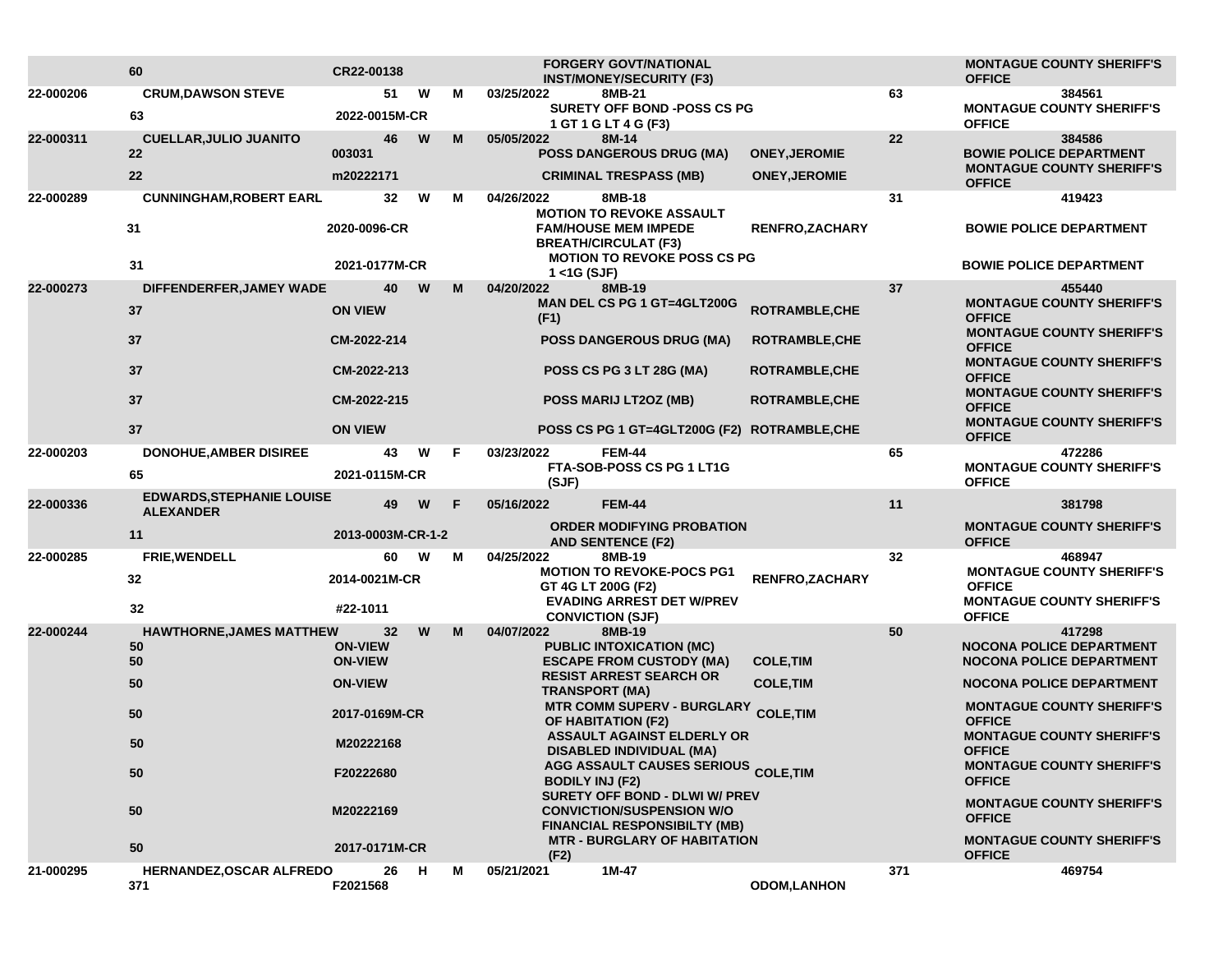**SOB - SEXUAL ASSAULT IN DISASTER AREA (F1)**

**TEXAS DEPARTMENT OF PUBLIC SAF <sup>371</sup> PRL2105000127 ICE HOLD () ODOM,LANHON TEXAS DEPARTMENT OF PUBLIC SAF**

| 22-000338 | <b>HILL, JOHN CHRISTOPHER</b>      | 37                        | W      | M | 05/17/2022<br>8MA-18<br><b>IMPERSONATE PUBLIC SERVANT</b>                                                                                                                                                                                                                                                                               | 10                      | 387392                                                           |
|-----------|------------------------------------|---------------------------|--------|---|-----------------------------------------------------------------------------------------------------------------------------------------------------------------------------------------------------------------------------------------------------------------------------------------------------------------------------------------|-------------------------|------------------------------------------------------------------|
|           | 10                                 | <b>ON-VIEW</b>            |        |   | (F3)                                                                                                                                                                                                                                                                                                                                    |                         | <b>BOWIE POLICE DEPARTMENT</b>                                   |
| 22-000145 | <b>HILLIARD, DAVID BURNS</b><br>88 | 60<br>2021-0122M-CR       | W      | М | 02/28/2022<br>8MA-19<br><b>FAILURE TO APPEAR-BURG OF</b><br><b>HAB (SJF)</b>                                                                                                                                                                                                                                                            | 88                      | 387350<br><b>MONTAGUE COUNTY SHERIFF'S</b><br><b>OFFICE</b>      |
|           | 88                                 | 17943-01                  |        |   | <b>PUBLIC INTOX (MC)</b>                                                                                                                                                                                                                                                                                                                |                         | <b>MONTAGUE COUNTY SHERIFF'S</b><br><b>OFFICE</b>                |
| 22-000279 | <b>HOGUE, MASON EDWIN</b>          | 29                        | W      | M | 04/21/2022<br>8MB-19                                                                                                                                                                                                                                                                                                                    | 36                      | 472781                                                           |
|           | 36                                 | <b>ON-VIEW</b>            |        |   | <b>FAIL TO IDENTIFY GIVING</b><br><b>FALSE/FICTITIOUS INFO (MB)</b><br>UNAUTH USE OF VEHICLE (SJF)<br><b>POSSESSION OF DRUG</b><br><b>PARAPHERNALIA - CLASS C (MC)</b><br>THEFT PROP GT=\$2,500LT\$30K<br>(SJF)<br><b>CREDIT CARD OR DEBIT CARD</b><br><b>ABUSE (SJF)</b><br><b>BURGLARY OF VEHICLE (MA)</b><br>POSS CS PG 1 LT1G (SJF) | YANDELL, TRAVIS         | <b>BOWIE POLICE DEPARTMENT</b>                                   |
|           | 36                                 | <b>ON-VIEW</b>            |        |   |                                                                                                                                                                                                                                                                                                                                         | YANDELL, TRAVIS         | <b>BOWIE POLICE DEPARTMENT</b>                                   |
|           | 36                                 | <b>ON-VIEW</b>            |        |   |                                                                                                                                                                                                                                                                                                                                         |                         | <b>BOWIE POLICE DEPARTMENT</b>                                   |
|           | 36                                 | 01-164411                 |        |   |                                                                                                                                                                                                                                                                                                                                         | YANDELL, TRAVIS         | <b>BOWIE POLICE DEPARTMENT</b>                                   |
|           | 36                                 | 01-164567                 |        |   |                                                                                                                                                                                                                                                                                                                                         | YANDELL, TRAVIS         | <b>BOWIE POLICE DEPARTMENT</b>                                   |
|           | 36<br>36                           | 01-164719<br>003025       |        |   |                                                                                                                                                                                                                                                                                                                                         | YANDELL, TRAVIS         | <b>BOWIE POLICE DEPARTMENT</b><br><b>BOWIE POLICE DEPARTMENT</b> |
|           | 36                                 | 01-164824                 |        |   | THEFT PROP GT=\$2,500LT\$30K<br>(SJF)                                                                                                                                                                                                                                                                                                   |                         | <b>BOWIE POLICE DEPARTMENT</b>                                   |
|           | 36<br>36                           | 01-164876<br>W-2022-00049 |        |   | UNAUTH USE OF VEHICLE (SJF) YANDELL, TRAVIS<br>THEFT PROP GT=\$30KLT\$150K (F3)                                                                                                                                                                                                                                                         |                         | <b>BOWIE POLICE DEPARTMENT</b><br><b>BOWIE POLICE DEPARTMENT</b> |
| 22-000258 | <b>HUNEKE, JIMMY LEE</b>           | 25                        | W      | М | 04/14/2022<br>8M-14                                                                                                                                                                                                                                                                                                                     | 43                      | 469445                                                           |
|           | 43                                 | CF-2022-189               |        |   | <b>POSS OR PROMOTION OF CHILD</b><br><b>PORNOGRAPHY (F3)</b>                                                                                                                                                                                                                                                                            |                         | <b>MONTAGUE COUNTY SHERIFF'S</b><br><b>OFFICE</b>                |
|           | 43                                 | CF-2022-190               |        |   | POSS OR PROMOTION OF CHILD<br><b>PORNOGRAPHY (F2)</b>                                                                                                                                                                                                                                                                                   |                         | <b>MONTAGUE COUNTY SHERIFF'S</b><br><b>OFFICE</b>                |
|           | 43                                 | CF-2022-191               |        |   | POSS OR PROMOTION OF CHILD<br><b>PORNOGRAPHY (F3)</b>                                                                                                                                                                                                                                                                                   |                         | <b>MONTAGUE COUNTY SHERIFF'S</b><br><b>OFFICE</b>                |
|           | 43                                 | CF-2022-192               |        |   | POSS OR PROMOTION OF CHILD<br><b>PORNOGRAPHY (F2)</b><br>POSS OR PROMOTION OF CHILD<br><b>PORNOGRAPHY (F3)</b>                                                                                                                                                                                                                          |                         | <b>MONTAGUE COUNTY SHERIFF'S</b><br><b>OFFICE</b>                |
|           | 43                                 | CF-2022-193               |        |   |                                                                                                                                                                                                                                                                                                                                         |                         | <b>MONTAGUE COUNTY SHERIFF'S</b><br><b>OFFICE</b>                |
|           | 43                                 | CF-2022-194               |        |   | POSS OR PROMOTION OF CHILD<br>PORNOGRAPHY (F3)                                                                                                                                                                                                                                                                                          |                         | <b>MONTAGUE COUNTY SHERIFF'S</b><br><b>OFFICE</b>                |
| 22-000349 | <b>JOHNSTON, SHANNON CURTIS</b>    | 41                        | W      | M | 05/23/2022<br>8MA-18                                                                                                                                                                                                                                                                                                                    | $\overline{\mathbf{4}}$ | 388189                                                           |
|           | 4                                  | 2022-0032M-CR             |        |   | S.O.B. / EVADING ARREST DET<br>W/VEH (F3)                                                                                                                                                                                                                                                                                               |                         | <b>MONTAGUE COUNTY SHERIFF'S</b><br><b>OFFICE</b>                |
| 22-000330 | <b>KENT, WILLIAM EARL JR</b>       | 57                        | W      | М | 05/13/2022<br>8MB-18                                                                                                                                                                                                                                                                                                                    | 14                      | 431270                                                           |
|           | 14                                 | <b>ON VIEW</b>            |        |   | INJURY CHILD/ELDERLY/DISABLE<br><b>BARBER, MARK</b><br>W/INT BODILY INJ (F3)                                                                                                                                                                                                                                                            |                         | <b>MONTAGUE COUNTY SHERIFF'S</b><br><b>OFFICE</b>                |
|           | 14                                 | CF-2022-240               |        |   | <b>BURGLARY OF HABITATION (F2)</b>                                                                                                                                                                                                                                                                                                      |                         | <b>MONTAGUE COUNTY SHERIFF'S</b><br><b>OFFICE</b>                |
| 22-000303 | KIMBRELL, ZACHARY TAYLUR           | 26                        | W<br>M |   | 05/03/2022<br>8MB-18                                                                                                                                                                                                                                                                                                                    | 24                      | 470826                                                           |
|           | 24                                 | 2017-0055M-CR             |        |   | <b>MOTION TO REVOKE COMMUNITY</b><br><b>SUPERVISION BURGLARY OF</b><br><b>HABITION (F2)</b>                                                                                                                                                                                                                                             | <b>POWERS, BRIAN</b>    | <b>CLAY COUNTY</b>                                               |
|           | 24                                 | 2018-0080M-CR             |        |   | <b>MOTION TO REVOKE COMMUNITY POWERS, BRIAN</b><br><b>SUPERVISION POSS MARIJ GT2</b><br><b>OZLT=4OZ DRUG FREE ZONE</b>                                                                                                                                                                                                                  |                         | <b>CLAY COUNTY</b>                                               |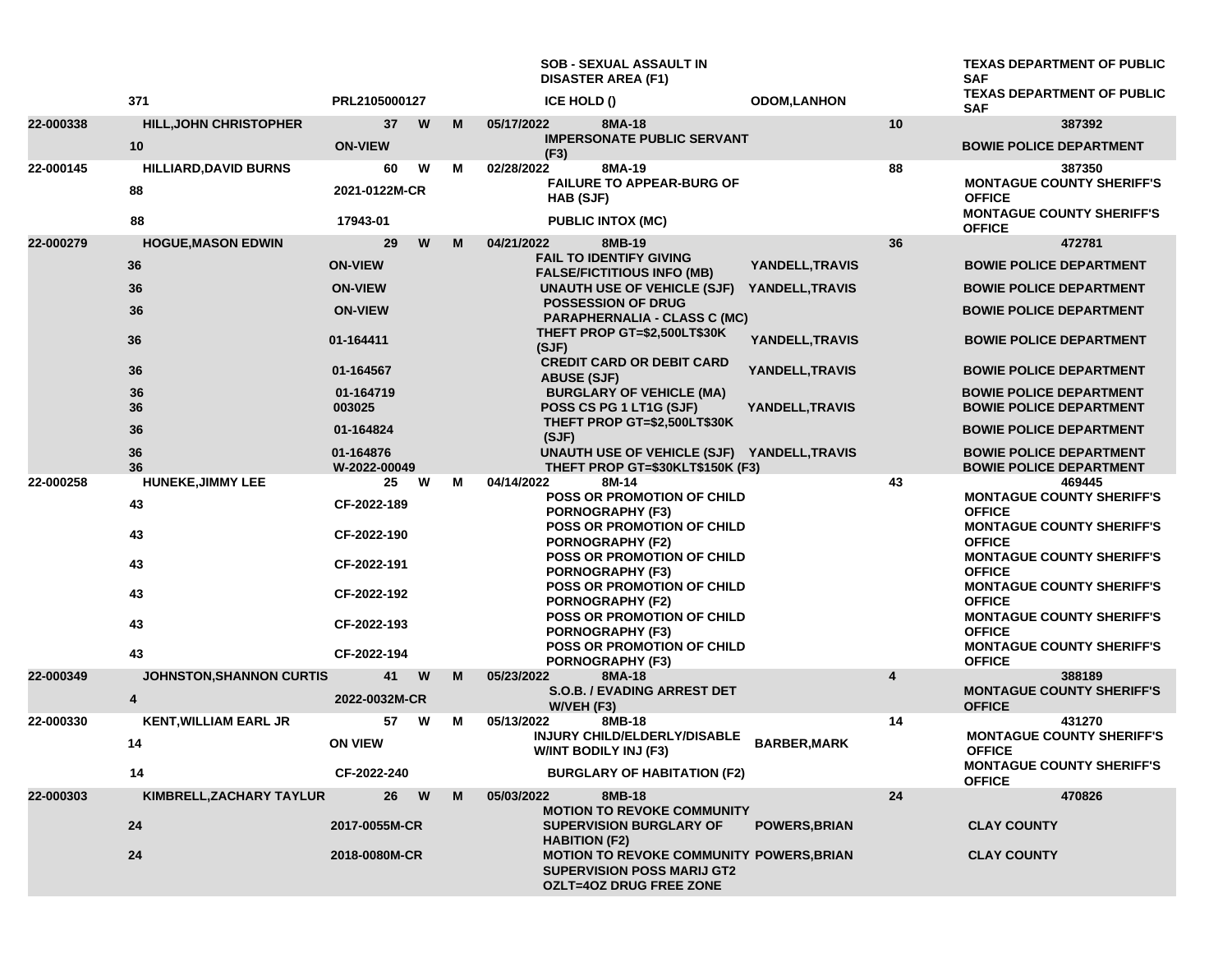|           |                                     |                                                |   |    | (SJF)<br><b>CRIMINAL MISCHIEF</b>                                                                                         |                        |                                                   | <b>MONTAGUE COUNTY SHERIFF'S</b>                            |
|-----------|-------------------------------------|------------------------------------------------|---|----|---------------------------------------------------------------------------------------------------------------------------|------------------------|---------------------------------------------------|-------------------------------------------------------------|
|           | 24                                  | CJ-2022-240-D                                  |   |    | GT=\$100LT\$750 (MB)                                                                                                      |                        |                                                   | <b>OFFICE</b>                                               |
| 22-000212 | <b>KNOWLES, THOMAS MYRON</b>        | 34                                             | W | м  | 03/26/2022<br>8MB-21<br><b>MAN DEL CS PG 1 GT=1GLT4G</b>                                                                  |                        | 62                                                | 423250<br><b>MONTAGUE COUNTY SHERIFF'S</b>                  |
|           | 62                                  | <b>ON VIEW</b>                                 |   |    | (F2)                                                                                                                      | RENFRO, ZACHARY        |                                                   | <b>OFFICE</b>                                               |
|           | 62                                  | <b>ON VIEW</b>                                 |   |    | <b>RESIST ARREST SEARCH OR</b><br><b>TRANSPORT (MA)</b>                                                                   | <b>RENFRO, ZACHARY</b> |                                                   | <b>MONTAGUE COUNTY SHERIFF'S</b><br><b>OFFICE</b>           |
|           | 62                                  | 1707344D                                       |   |    | POSS CS PG 1/1-B LT 1G (SJF)                                                                                              |                        |                                                   | <b>MONTAGUE COUNTY SHERIFF'S</b><br><b>OFFICE</b>           |
|           | 62                                  | F20222675                                      |   |    | FAIL TO COMPLY SEX OFF DUTY<br>TO REG LIFE/90 DAY (F2)                                                                    | RENFRO, ZACHARY,       |                                                   | <b>MONTAGUE COUNTY SHERIFF'S</b><br><b>OFFICE</b>           |
| 22-000354 | <b>LEMONS, DANIEL DEWAYNE</b><br>4  | 36<br><b>ON VIEW</b>                           | W | М  | 05/23/2022<br>8MA-18<br><b>POSS CS PG 1 GT=200GLT400G</b><br>(F1)                                                         |                        | 4                                                 | 444371<br><b>MONTAGUE COUNTY SHERIFF'S</b><br><b>OFFICE</b> |
| 22-000291 | <b>LOWERY, MELISSA LYNN</b>         | 41                                             | W | F. | 04/27/2022<br><b>FEM-43</b>                                                                                               |                        | 30                                                | 469767                                                      |
|           | 30                                  | 0500067095                                     |   |    | <b>CAPIAS - UNAUTHORIZED</b><br><b>BURNING (MC)</b>                                                                       |                        |                                                   | <b>BOWIE POLICE DEPARTMENT</b>                              |
|           | 30                                  | 0500066851                                     |   |    | <b>CAPIAS - UNAUTHORIZED</b><br><b>BURNING (MC)</b>                                                                       |                        |                                                   | <b>BOWIE POLICE DEPARTMENT</b>                              |
|           | 30                                  | 0500067332                                     |   |    | <b>UNAUTHORIZED BURNING (MC)</b>                                                                                          |                        |                                                   | <b>BOWIE POLICE DEPARTMENT</b>                              |
| 22-000352 | 30<br><b>MCMAHON, JEFFREY WAYNE</b> | 003021<br>47                                   | W | М  | ARSON (F2)<br>05/23/2022<br>8MB-21                                                                                        | <b>JORDAN, COLLIN</b>  | 4                                                 | <b>BOWIE POLICE DEPARTMENT</b><br>469018                    |
|           | 4                                   | <b>ON VIEW</b>                                 |   |    | MAN DEL CS PG 1 GT=1GLT4G (F2)                                                                                            |                        | <b>MONTAGUE COUNTY SHERIFF'S</b><br><b>OFFICE</b> |                                                             |
|           | Δ                                   | <b>ON VIEW</b>                                 |   |    | <b>POSS CS PG 1 GT=4GLT200G (F2)</b>                                                                                      |                        |                                                   | <b>MONTAGUE COUNTY SHERIFF'S</b><br><b>OFFICE</b>           |
|           | 4                                   | 05-23-2022-05038606                            |   |    | <b>PAROLE VIOLATION-BLUE</b><br><b>WARRANT()</b>                                                                          |                        | <b>MONTAGUE COUNTY SHERIFF'S</b><br><b>OFFICE</b> |                                                             |
| 22-000351 | <b>MORGAN, THOMAS JEFFERSON</b>     | 22                                             | W | м  | 05/23/2022<br>8M-14<br>INJURY CHILD/ELDERLY/DISABLE                                                                       |                        | 4                                                 | 472801<br><b>MONTAGUE COUNTY SHERIFF'S</b>                  |
|           | 4                                   | 003035                                         |   |    | <b>W/INT SBI/MENTAL (F1)</b>                                                                                              |                        |                                                   | <b>OFFICE</b>                                               |
| 22-000022 | <b>NEISS, JERRY ALAN</b>            | 35                                             | W | м  | 01/12/2022<br>1M-46<br>FAIL TO COMPLY SEX OFF DUTY                                                                        |                        | 135                                               | 464970<br><b>MONTAGUE COUNTY SHERIFF'S</b>                  |
|           | 135                                 | F20212625                                      |   |    | TO REG LIFE/ANNUAL (F3)                                                                                                   | JORDAN, COLLIN         |                                                   | <b>OFFICE</b>                                               |
| 22-000216 | <b>NEWSOME, SONIA DANN</b>          | 46                                             | W | F. | 03/28/2022<br><b>FEM-43</b><br><b>FORGERY GOVT/NATIONAL</b>                                                               |                        | 60                                                | 472757<br><b>MONTAGUE COUNTY SHERIFF'S</b>                  |
|           | 60                                  | F20222667                                      |   |    | <b>INST/MONEY/SECURITY (F3)</b>                                                                                           | <b>MARSH,LEE ANN</b>   |                                                   | <b>OFFICE</b>                                               |
|           | 60                                  | F20222668                                      |   |    | <b>FORGERY GOVT/NATIONAL</b><br><b>INST/MONEY/SECURITY (F3)</b>                                                           | Marsh, Lee Ann         |                                                   | <b>MONTAGUE COUNTY SHERIFF'S</b><br><b>OFFICE</b>           |
| 22-000243 | <b>OWENS, ANGELA MICHELLE</b>       | 37                                             | W | F. | <b>FEM-44</b><br>04/06/2022<br><b>FAILURE TO APPEAR DECLARING</b>                                                         |                        | 51                                                | 458568                                                      |
|           | 51                                  | 2021-0040M-CR<br>2021-0067M-CR                 |   |    | <b>BOND INSUFFICIENT UNAUTH USEROTRAMBLE, CHE</b><br>OF VEHICLE (SJF)                                                     |                        | <b>MONTAGUE COUNTY SHERIFF'S</b><br><b>OFFICE</b> |                                                             |
|           | 51                                  |                                                |   |    | <b>FAILURE TO APPEAR-DECLARING</b><br><b>BOND INSUFFICIENT- POSS CS PG ROTRAMBLE, CHE</b><br>1 LT 1 G DRUG FREE ZONE (F3) |                        |                                                   | <b>MONTAGUE COUNTY SHERIFF'S</b><br><b>OFFICE</b>           |
|           | 51                                  | 2021FW003085                                   |   |    | POSS CS PG 1 GT=1GLT4G (F3)                                                                                               | <b>CUMMINGS, ERICK</b> |                                                   | <b>MONTAGUE COUNTY SHERIFF'S</b><br><b>OFFICE</b>           |
| 21-000266 | <b>SANDERS, LANE JOSEPH</b>         | 25<br>W<br>м<br>2020-0133M-CR<br>2020-0134M-CR |   |    | 05/07/2021<br>8M-14<br>MTP - POSS CS PG 1                                                                                 |                        | 385                                               | 471332                                                      |
|           | 385                                 |                                                |   |    | GT=4GLT200G (F2)<br><b>MTP - EVADING ARREST</b>                                                                           | <b>WILLIAMS, ROGER</b> |                                                   | <b>BOWIE POLICE DEPARTMENT</b>                              |
|           | 385                                 |                                                |   |    | <b>DETENTION W/VEH OR</b>                                                                                                 | Williams, Roger        |                                                   | <b>BOWIE POLICE DEPARTMENT</b>                              |
|           | 385                                 | <b>ON VIEW</b>                                 |   |    | <b>WATERCRAFT (SJF)</b>                                                                                                   | Williams, Roger        |                                                   | <b>BOWIE POLICE DEPARTMENT</b>                              |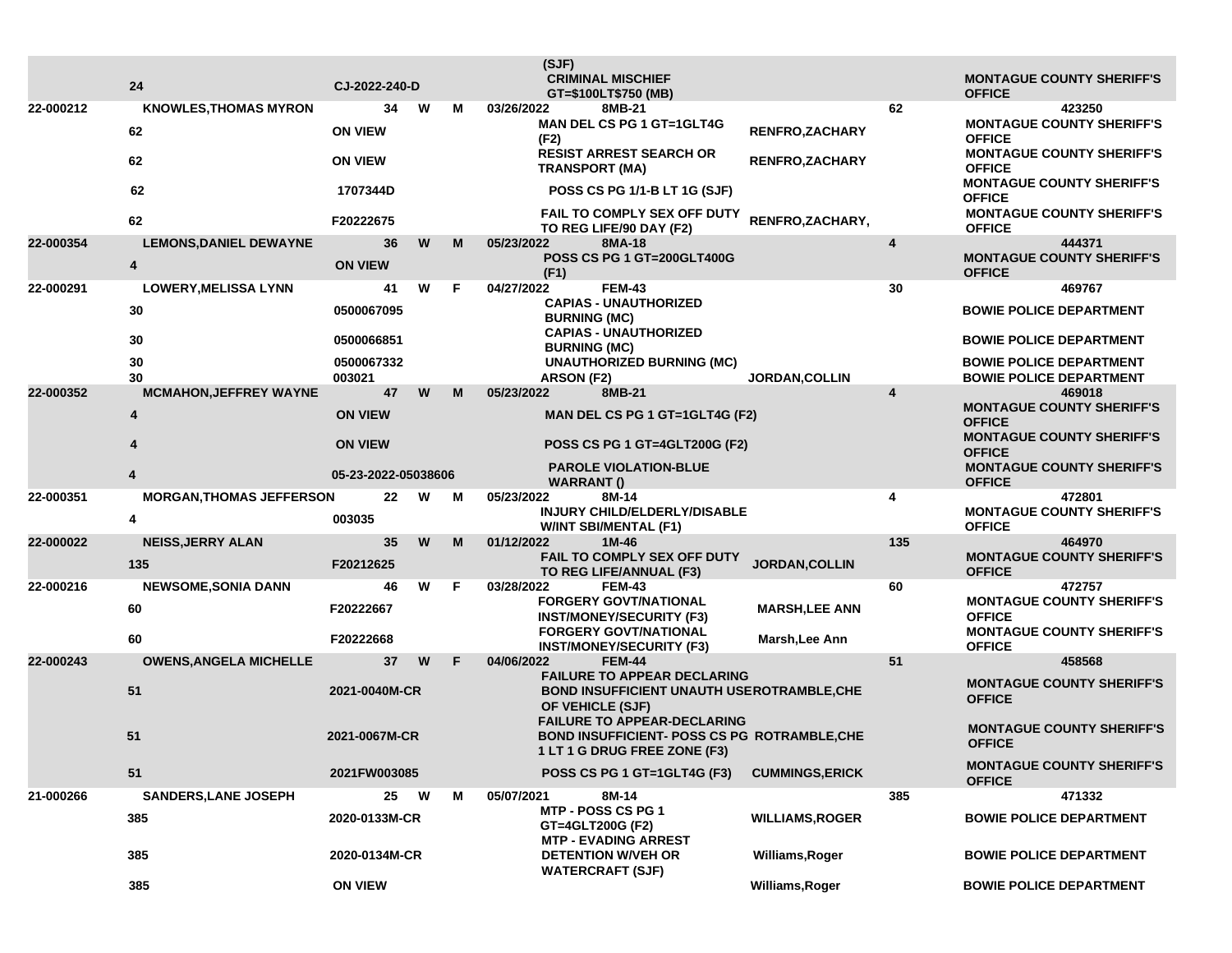|           |                                      |                                  |   |   |            | <b>TRANSPORT (MA)</b>                               | <b>RESIST ARREST SEARCH OR</b>                                                                    |                        |                                                   |                                                                                       |
|-----------|--------------------------------------|----------------------------------|---|---|------------|-----------------------------------------------------|---------------------------------------------------------------------------------------------------|------------------------|---------------------------------------------------|---------------------------------------------------------------------------------------|
| 22-000257 | <b>SNIDER, KENNETH CHARLES</b>       | 44                               | W | М | 04/14/2022 |                                                     | 8MA-19                                                                                            |                        | 43                                                | 392980                                                                                |
|           | 43                                   | 2018-0219M-CR                    |   |   |            |                                                     | MTR - POSS CS PG 1 LT1G (SJF) RENFRO, ZACHARY                                                     |                        |                                                   | <b>MONTAGUE COUNTY SHERIFF'S</b><br><b>OFFICE</b>                                     |
|           | 43                                   | 003020                           |   |   |            |                                                     | <b>SOB-POSS MARIJ LT2OZ (MB)</b>                                                                  | <b>RENFRO, ZACHARY</b> |                                                   | <b>MONTAGUE COUNTY SHERIFF'S</b><br><b>OFFICE</b>                                     |
|           | 43                                   | <b>ON VIEW</b>                   |   |   |            | ZONE (F3)                                           | POSS CS PG 1 LT1G DRUG FREE<br><b>DRIVING W/LIC INV W/PREV</b>                                    | <b>RENFRO, ZACHARY</b> |                                                   | <b>MONTAGUE COUNTY SHERIFF'S</b><br><b>OFFICE</b><br><b>MONTAGUE COUNTY SHERIFF'S</b> |
|           | 43                                   | <b>ON VIEW</b>                   |   |   |            |                                                     | <b>CONV/SUSP/W/O FIN RES (MB)</b>                                                                 |                        |                                                   | <b>OFFICE</b>                                                                         |
| 22-000026 | <b>STEWART, SILVER SHADOW</b><br>133 | 25<br><b>ON VIEW</b>             | W | м | 01/14/2022 |                                                     | <b>TRS-48</b><br><b>MAN DEL CS PG 2 OR 2-A</b><br>GT=4GLT400G (F1)                                | <b>JORDAN, COLLIN</b>  | 133                                               | 469271<br><b>MONTAGUE COUNTY SHERIFF'S</b><br><b>OFFICE</b>                           |
|           | 133                                  | <b>ON VIEW</b>                   |   |   |            |                                                     | POSS MARIJ GT4OZLT=5LBS (SJF) JORDAN, COLLIN                                                      |                        |                                                   | <b>MONTAGUE COUNTY SHERIFF'S</b><br><b>OFFICE</b>                                     |
|           | 133                                  | <b>ON VIEW</b>                   |   |   |            | (SJF)                                               | THEFT PROP GT=\$2,500LT\$30K                                                                      | <b>JORDAN,COLIN</b>    |                                                   | <b>MONTAGUE COUNTY SHERIFF'S</b><br><b>OFFICE</b>                                     |
|           | 133                                  | <b>ON VIEW</b>                   |   |   |            | MAN DEL CS PG 1 GT=1GLT4G<br>JORDAN, COLLIN<br>(F2) |                                                                                                   |                        | <b>MONTAGUE COUNTY SHERIFF'S</b><br><b>OFFICE</b> |                                                                                       |
|           | 133                                  | <b>ON VIEW</b>                   |   |   |            | (F3)                                                | <b>IMPERSONATE PUBLIC SERVANT</b>                                                                 | JORDAN, COLLIN         |                                                   | <b>MONTAGUE COUNTY SHERIFF'S</b><br><b>OFFICE</b>                                     |
|           | 133                                  | 2021-0001M-CR                    |   |   |            |                                                     | <b>MOTION TO PROCEED W/ ADJ</b><br>GUILT-POSS CS PG1<1G (SJF)                                     |                        |                                                   | <b>MONTAGUE COUNTY SHERIFF'S</b><br><b>OFFICE</b>                                     |
|           | 133                                  | M20222151                        |   |   |            |                                                     | <b>BURGLARY OF VEHICLE (MA)</b>                                                                   | <b>JORDAN, COLLIN</b>  |                                                   | <b>MONTAGUE COUNTY SHERIFF'S</b><br><b>OFFICE</b>                                     |
| 22-000353 | <b>THOMASON, MARY IONA</b>           | 17                               | W | F | 05/23/2022 |                                                     | <b>FEM-44</b>                                                                                     |                        | $\overline{\mathbf{4}}$                           | 472694<br><b>MONTAGUE COUNTY SHERIFF'S</b>                                            |
|           | $\overline{\mathbf{4}}$<br>4         | <b>ON VIEW</b><br><b>ON VIEW</b> |   |   |            |                                                     | MAN DEL CS PG 1 GT=1GLT4G (F2)<br>POSS CS PG 1 GT=4GLT200G (F2)                                   |                        |                                                   | <b>OFFICE</b><br><b>MONTAGUE COUNTY SHERIFF'S</b>                                     |
| 22-000334 | TOWERY, CHRISTOPHER JAMES            | 45                               | W | M | 05/15/2022 |                                                     | <b>SEG-23</b>                                                                                     |                        | 12                                                | <b>OFFICE</b><br>469602                                                               |
|           | 12                                   | <b>ON VEIW</b>                   |   |   |            |                                                     | <b>UNAUTH USE OF VEHICLE (SJF)</b>                                                                |                        |                                                   | <b>NOCONA POLICE DEPARTMENT</b>                                                       |
| 22-000350 | <b>WALDEN, LOUIS, ROBERT</b><br>4    | 43<br>2018-0072M-CR              | W | M | 05/23/2022 | W/VEH (F3)                                          | 8MA-21<br><b>M.T.R. / EVADING ARREST DET</b>                                                      |                        | $\overline{\mathbf{4}}$                           | 471043<br><b>MONTAGUE COUNTY SHERIFF'S</b><br><b>OFFICE</b>                           |
| 22-000318 | <b>WHITFIELD, WELDON WILLIAM</b>     | 41                               | W | M | 05/09/2022 |                                                     | 8MA-19                                                                                            |                        | 18                                                | 463595                                                                                |
|           | 18                                   | 0500066023                       |   |   |            |                                                     | <b>FAILURE TO APPEAR (MC)</b>                                                                     |                        |                                                   | <b>MONTAGUE COUNTY SHERIFF'S</b><br><b>OFFICE</b>                                     |
|           | 18                                   | 0500065915                       |   |   |            |                                                     | <b>POSSESSION OF DRUG</b><br><b>PARAPHERNALIA - CLASS C (MC)</b>                                  |                        |                                                   | <b>MONTAGUE COUNTY SHERIFF'S</b><br><b>OFFICE</b>                                     |
|           | 18                                   | <b>ON-VIEW</b>                   |   |   |            | (F2)                                                | POSS CS PG 1 GT=4GLT200G DFZ<br><b>TAMPER/FABRICATE PHYS EVID</b>                                 | <b>BARBER, WELDON</b>  |                                                   | <b>MONTAGUE COUNTY SHERIFF'S</b><br><b>OFFICE</b><br><b>MONTAGUE COUNTY SHERIFF'S</b> |
|           | 18                                   | <b>ON-VIEW</b>                   |   |   |            |                                                     | <b>W/INTENT TO IMPAIR (F3)</b>                                                                    | <b>BARBER, BRUCE</b>   |                                                   | <b>OFFICE</b>                                                                         |
| 22-000319 | <b>WILLETT, SCOTTY LEE</b>           | 29                               | W | M | 05/10/2022 | <b>AGG ASSAULT</b>                                  | 8M-16                                                                                             |                        | 17                                                | 462920                                                                                |
|           | 17                                   | <b>ON VIEW</b>                   |   |   |            | (F1)                                                | DATE/FAMILY/HOUSE W/WEAPON                                                                        |                        |                                                   | <b>MONTAGUE COUNTY SHERIFF'S</b><br><b>OFFICE</b>                                     |
| 22-000218 | <b>WOOD, JOHNNIE DEMPSEY</b>         | 51                               | W | М | 03/29/2022 |                                                     | 8M-16<br><b>INDICTMENT-COUNTS 1-3SEXUAL</b>                                                       |                        | 59                                                | 395208                                                                                |
|           | 59                                   | 2019-0205M-CR                    |   |   |            |                                                     | <b>ASSAULT / COUNT 4 ASSAULT</b><br><b>FAM/HOUSE MEM IMPEDE</b><br><b>BREATH/CIRCULATION (F2)</b> |                        |                                                   | <b>MONTAGUE COUNTY SHERIFF'S</b><br><b>OFFICE</b>                                     |
| 22-000339 | YOUNG, CANDY LEE<br>10               | 48<br>M20222160                  | W | E | 05/17/2022 |                                                     | <b>FEM-43</b>                                                                                     |                        | 10                                                | 472651                                                                                |